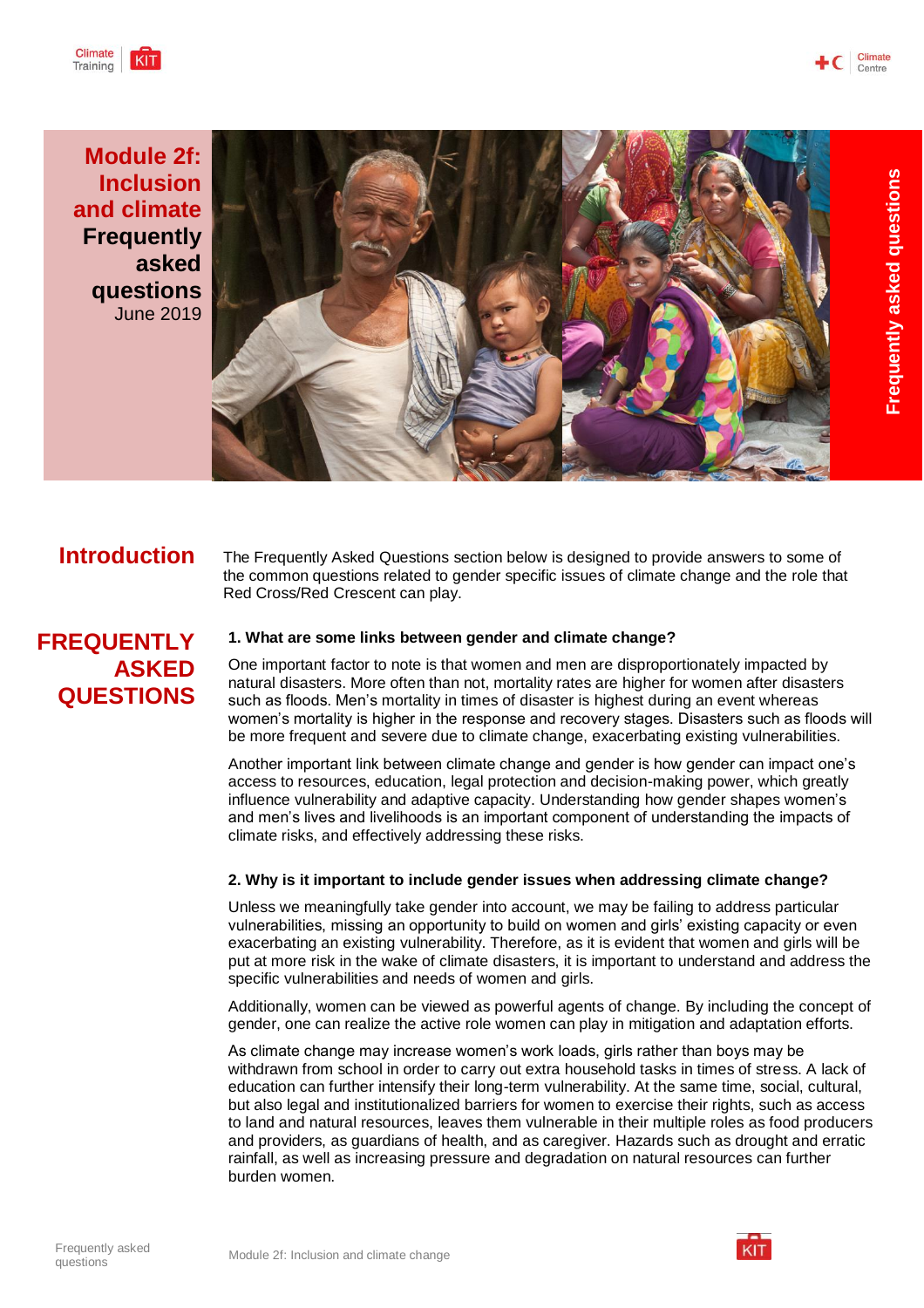



# **3. Why is it important for women and girls to be included in addressing climate change?**

As for any of the areas of work within the Red Cross Red Crescent, it is important to ensure gender and diversity sensitive approaches are mainstreamed throughout our programmes, promoting the equal participation of women and men and marginalised groups in the design, implementation, monitoring and evaluation of programmes, as well as in policy making, assessments, strategy and tool development.

It is important to emphazise the transformational role women can have in their communities in supporting adaptation and mitigation measures. Women play critical roles in the community and in their family. The experiences of women and girls can be harnessed in disaster management and response efforts. Climate change also offers opportunities to tap into women's traditional roles as care takers of natural resources and link them with paid employment. Hence, including women in mitigation and adaptation can in turn benefit women who face financial and occupational hardships. Additionally, the participation of women and girls can ensure that efforts do not ignore the specific needs and interests on women and girls.

Cultural practices in some places can mean that women have limited mobility or are not taught life- saving skills like how to swim. This can leave women more vulnerable during a flood as these survival skills are traditionally only taught to men. More flooding events and ecosystem degradation may mean even higher fatalities of women and girls unless this gender sensitive vulnerability is addressed.

# **4. What role can women play in preparing and responding to climate change?**

The skills, experience, and capacities of women need to be harnessed alongside those of men by those implementing 'climate smart' disaster risk reduction programmes. For example, the knowledge of women who work with natural resources has proven to be essential for survival.

Women play important roles in mobilizing communities to prepare and respond to disasters. They have shown themselves essential in mobilizing communities to prepare for and to respond to disaster. Women can also be strong promoters for preparedness measures at the community level and have knowledge and capacity to add in climate change measures.

As stated before, women can also be agents of change that promote new strategies. Women change their strategies in response to new information. Because of the high uncertainties involved, reducing vulnerability requires adaptive management: experimenting with new strategies, and learning from success and failure. People who are willing to change their strategies in response to new information will be more successful than those who try preserve with their habitual behaviour. Therefore, women can play active roles in implementing and promoting adaptive and mitigation measures.

# **5. How can we facilitate learning about gender specific issues about climate change and what role can the Red Cross Red Crescent play?**

Red Cross Red Crescent National Societies can play a role in warranting that gender specific climate impacts are considered in disaster risk reduction. Men and women require different forms of assistance to prepare and respond and facilitators must be familiar with key issues in order to address the circumstances effectively. Therefore, gender and climate change issues need to be addressed in national development and response measures. Through its work with communities Red Cross Red Crescent can initiate discussion about the concept of gender and climate change and help communities deal with its diverse impacts.

We need to consistently broaden our networks with gender and diversity focused organisations. It is key to harness the capacity of women: support and promote them to be leaders in their communities and champions of Health. This requires the systematic collection and use of sex and age disaggregated data in all Health programmes. Collect qualitative and quantitative data to allow for rigorous monitoring and evaluation and a more in depth understanding of gender and diver sity impacts. Lastly, it is important that risk assessment and health teams have equal representation of men and women and a proportional representation of other groups within the community, e.g. people with disabilities.